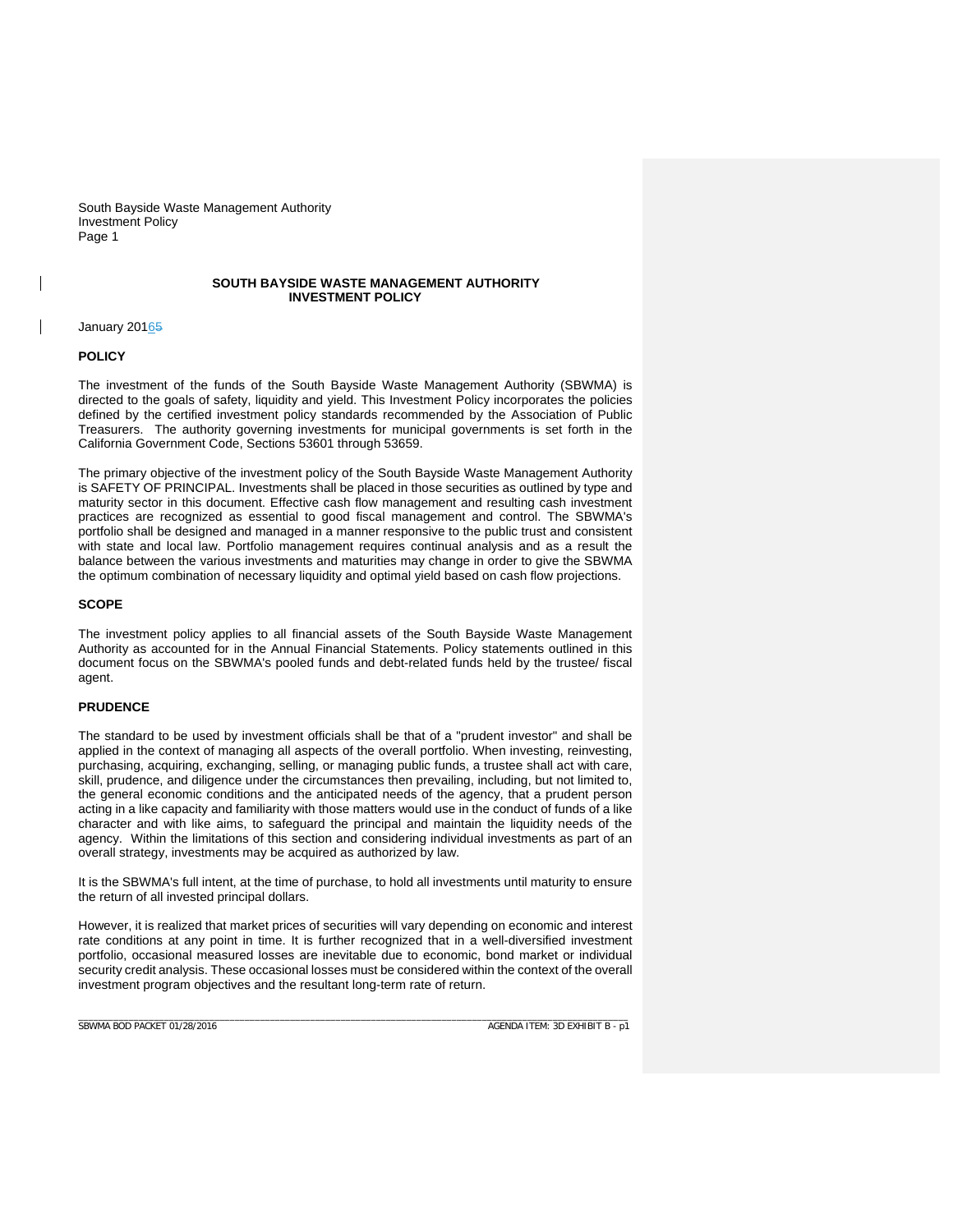The Administrative Services Director of the City of San Carlos (City) and other individuals assigned, as approved by the SBWMA Executive Director and SBWMA Finance Manager to manage the SBWMA investment portfolio, acting within the intent and scope of the investment policy and other written procedures and exercising due diligence, shall be relieved of personal responsibility and liability for an individual security's credit risk or market price changes, provided deviations from expectations are reported in a timely manner and appropriate action is taken to control adverse developments.

## **OBJECTIVES**

#### **Safety of Principal**

Safety of principal is the foremost objective of the South Bayside Waste Management Authority. Each investment transaction shall seek to ensure that capital losses are avoided, whether from securities default, broker-dealer default or erosion of market value. The SBWMA shall seek to preserve principal by mitigating the two types of risk: credit risk and market risk.

Credit risk, defined as the risk of loss due to failure of the issuer of a security, shall be mitigated by investing in investment grade securities and by diversifying the investment portfolio so that the failure of any one issuer does not unduly harm the SBWMA's capital base and cash flow.

Market risk, defined as market value fluctuations due to overall changes in the general level of interest rates, shall be mitigated by limiting the average maturity of the SBWMA's investment portfolio to two years, the maximum maturity of any one security to five years, structuring the portfolio based on historic and current cash flow analysis eliminating the need to sell securities prior to maturity and avoiding the purchase of long term securities for the sole purpose of short term speculation.

## **Liquidity**

Historical cash flow trends are compared to current cash flow requirements on an ongoing basis in an effort to ensure that the SBWMA's investment portfolio will remain sufficiently liquid to enable the SBWMA to meet all reasonably anticipated operating requirements.

## MATURITY MATRIX

Maturities of investments will be selected based on liquidity requirements to minimize interest rate risk and maximize earnings. Current and expected yield curve analysis will be monitored and the portfolio will be invested accordingly. The weighted average maturity of the pooled portfolio should not exceed two years and the following percentages of the portfolio should be invested in the following maturity sectors:

\_\_\_\_\_\_\_\_\_\_\_\_\_\_\_\_\_\_\_\_\_\_\_\_\_\_\_\_\_\_\_\_\_\_\_\_\_\_\_\_\_\_\_\_\_\_\_\_\_\_\_\_\_\_\_\_\_\_\_\_\_\_\_\_\_\_\_\_\_\_\_\_\_\_\_\_\_\_\_\_\_\_\_\_\_\_\_\_\_\_\_\_\_\_\_\_\_\_\_\_\_\_\_\_\_\_\_\_\_

| <b>Maturity Range</b><br>Suggested Percentage |                                       |
|-----------------------------------------------|---------------------------------------|
| 1 day to 7 days                               | 10 to 50%                             |
| 7 days to 180                                 | 10 to 30%                             |
| 180 days to 360 days                          | 10 to 30%                             |
| 1 year to 2 years                             | 10 to 20%                             |
| 2 years to 3 years                            | 0 to $20%$                            |
| 3 years to 4 years                            | 0 to 20%                              |
| 4 years to 5 years                            | 0 to $20%$                            |
| Over 5 years                                  | <b>Board Authorization Required *</b> |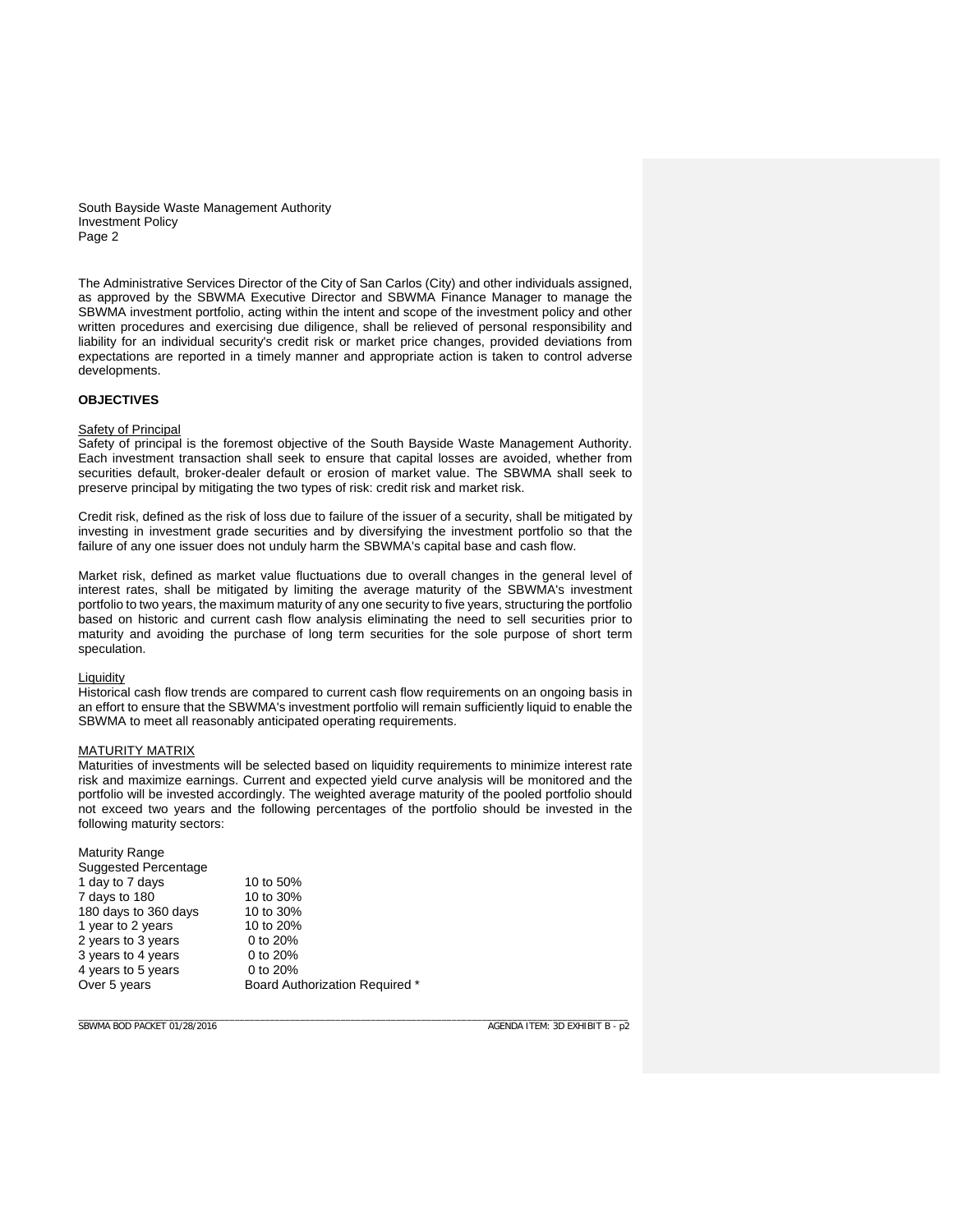\* One exception does exist regarding the investment of bond reserve funds. If in the opinion of the City Administrative Services Director, matching the segregated investment portfolio of the bond reserve fund with the maturity schedule of an individual bond issue is prudent given current economic analysis, the investment policy authorizes extending beyond the five year maturity limitation as outlined in this document.

## **PERFORMANCE EVALUATION**

Investment performance is monitored and evaluated by the Investment Advisory Committee, whose membership is outlined in the following section. Investment performance statistics and activity reports are generated on a quarterly basis for presentation to the Investment Advisory Committee and to the SBWMA Board of Directors. Annually, a statement of investment policy, and any proposed changes to the policy, will be rendered to the Investment Advisory Committee and to the SBWMA Board of Directors for Board consideration at a public meeting.

The SBWMA's investment portfolio is designed to at least attain a market average rate of return through economic cycles. The market average rate of return is defined as average return on the Local Agency Investment Fund (assuming the State does not adversely affect LAIF's returns due to budget constraints).

# **DELEGATION OF AUTHORITY**

The Joint Powers Authority Agreement of the South Bayside Waste Management Authority and the authority granted by SBWMA Board assign the responsibility of investing unexpended cash to the City's Administrative Services Director. Daily management responsibility of the investment program may be delegated to the City's Financial Services Manager, who shall establish procedures for the operation consistent with this investment policy.

# **INVESTMENT COMMITTEE**

An investment committee consisting of the City of San Carlos Treasurer, City Manager, and Administrative Services Director shall be established to provide general oversight and direction concerning the policy related to management of the SBWMA's investment pool. The Financial Services Manager shall not be a member of the committee but shall serve in a staff and advisory capacity. The committee shall review and approve quarterly investment reports prepared by the Finance Department and reviewed by the Financial Services Manager or meet as necessary to discuss changes to the report or the investment strategy. The Investment Committee serving as the legislative body of the Investment Policy will have the quarterly reports for their review within thirty (30) days following the end of the quarter covered by the report as per Section 53646 (b)(1) of the California Government Code.

### **ETHICS AND CONFLICTS OF INTEREST**

Officers and employees involved in the investment process shall refrain from personal business activity that conflicts with proper execution of the investment program, or impairs their ability to make impartial investment decisions. Additionally the City's Administrative Services Director and the Financial Services Manager are required to annually file applicable financial disclosures as required by the Fair Political Practices Commission (FPPC).

\_\_\_\_\_\_\_\_\_\_\_\_\_\_\_\_\_\_\_\_\_\_\_\_\_\_\_\_\_\_\_\_\_\_\_\_\_\_\_\_\_\_\_\_\_\_\_\_\_\_\_\_\_\_\_\_\_\_\_\_\_\_\_\_\_\_\_\_\_\_\_\_\_\_\_\_\_\_\_\_\_\_\_\_\_\_\_\_\_\_\_\_\_\_\_\_\_\_\_\_\_\_\_\_\_\_\_\_\_

### **SAFEKEEPING OF SECURITIES**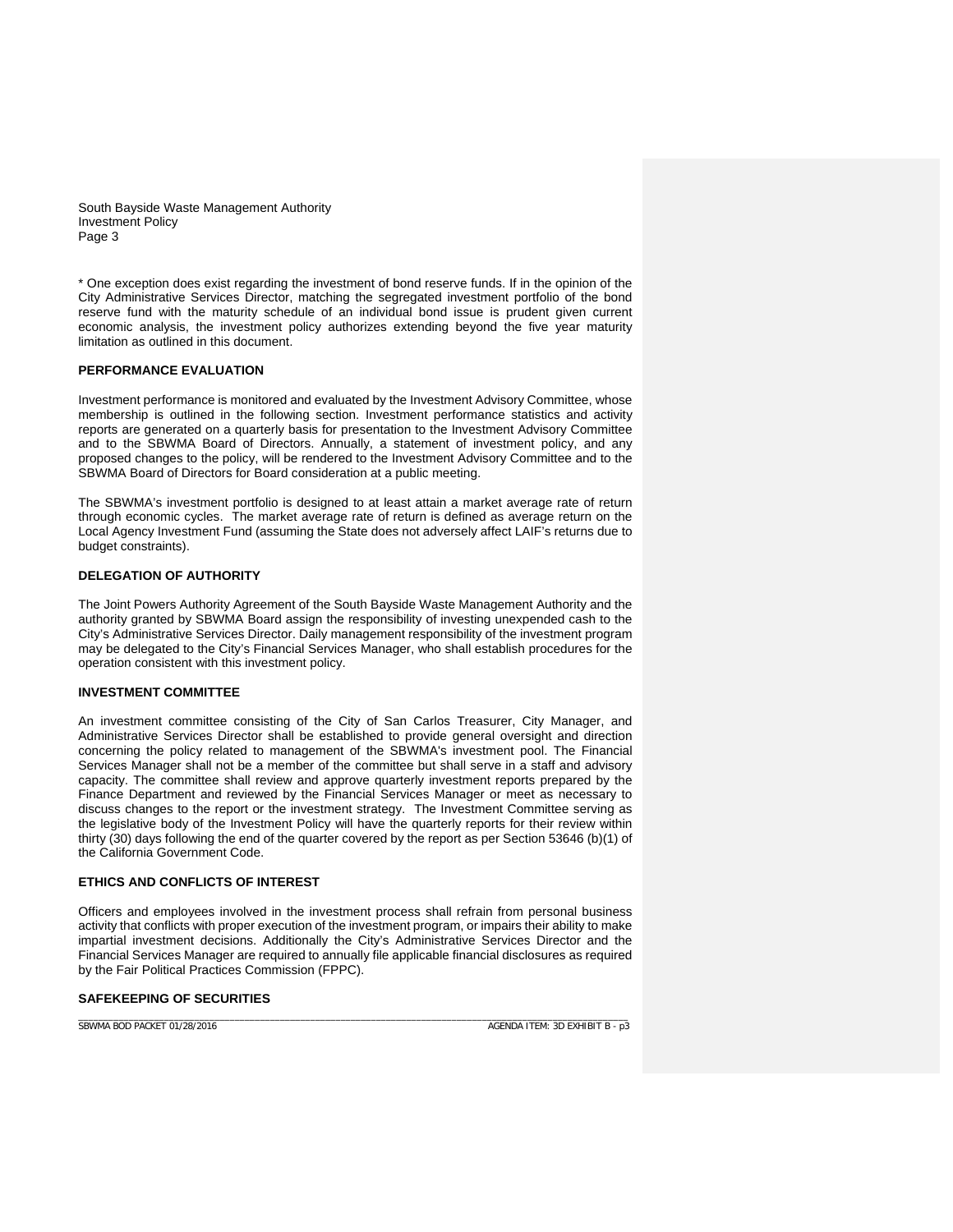To protect against fraud or embezzlement or losses caused by collapse of an individual securities dealer, all securities owned by the SBWMA shall be held in safekeeping by a third party bank trust department, acting as agent for the SBWMA under the terms of a custody agreement. All trades executed by a dealer will settle delivery versus payment (DVP) through the SBWMA's safekeeping agent.

Securities held custody for the SBWMA shall be monitored by the City's Administrative Services Director to verify investment holdings.

All exceptions to this safekeeping policy must be approved by the City's Administrative Services Director in written form and included in the quarterly reporting to the Investment Committee and the SBWMA Board of Directors.

# **INTERNAL CONTROL**

Separation of functions between the City's Administrative Services Director or Financial Services Manager and/or the Senior Accountant is designed to provide an ongoing internal review to prevent the potential for converting assets or concealing transactions.

Investment decisions are made by the City's Administrative Services Director, executed by the Administrative Services Director or Financial Services Manager and confirmed by the Senior Accountant. All wire transfers initiated by the Administrative Services Director or Financial Services Manager must be reconfirmed by the appropriate financial institution to the Senior Accountant. Proper documentation obtained from confirmation and cash disbursement wire transfers is required for each investment transaction. Timely bank reconciliation is conducted to ensure proper handling of all transactions.

The investment portfolio and all related transactions are reviewed and balanced to appropriate general ledger accounts by the Senior Accountant on a monthly basis. An independent analysis by an external auditor shall be conducted annually to review and perform procedure testing on the Agency's cash and investments that have a material impact on the financial statements. The Administrative Services Director and/or Investment Committee shall review and assure compliance with investment process and procedures.

# **REPORTING**

The City's Administrative Services Director shall review and render quarterly reports to the Investment Advisory Committee and to the Board of Directors which shall include the face amount of the cash investment, the classification of the investment, the name of the institution or entity, the rate of interest, the maturity date, the current market value and accrued interest due for all securities. The quarterly reports will be submitted to the Investment Committee within thirty (30) days following the end of the quarter covered by the report as per Section 53646 (b)(1) of the California Government Code. Once approved by the Investment Committee, the quarterly reports shall be placed on the Board of Director's meeting agenda for its review and approval no later than 60 days after the quarter ends.

\_\_\_\_\_\_\_\_\_\_\_\_\_\_\_\_\_\_\_\_\_\_\_\_\_\_\_\_\_\_\_\_\_\_\_\_\_\_\_\_\_\_\_\_\_\_\_\_\_\_\_\_\_\_\_\_\_\_\_\_\_\_\_\_\_\_\_\_\_\_\_\_\_\_\_\_\_\_\_\_\_\_\_\_\_\_\_\_\_\_\_\_\_\_\_\_\_\_\_\_\_\_\_\_\_\_\_\_\_

# **QUALIFIED BROKER/DEALERS**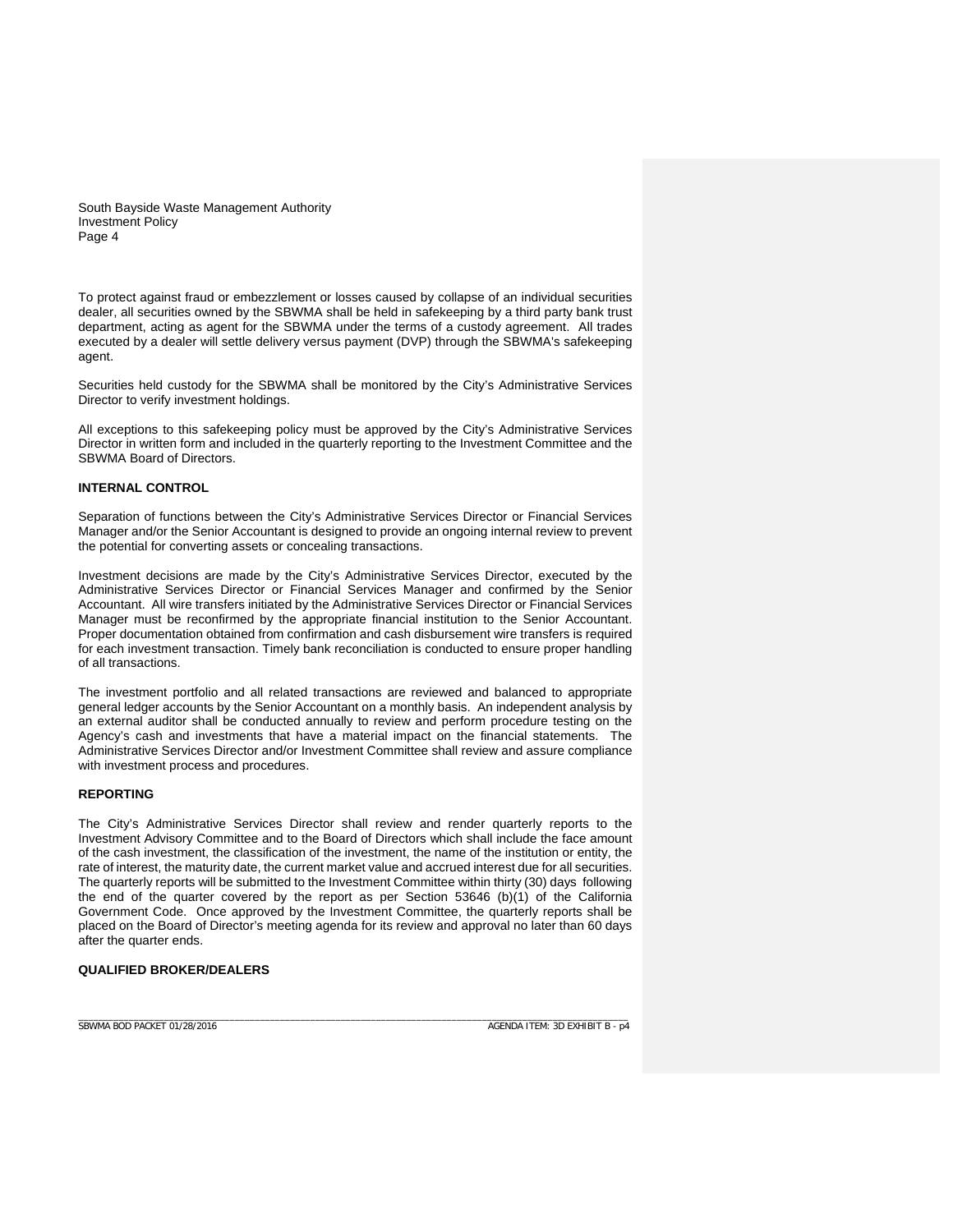The SBWMA shall transact business only with banks, savings and loans, and with broker/dealers. The broker/dealers should be primary or regional dealers. The City currently does not maintain a list of broker/dealers approved to do business with the City. When necessary, the City shall go through the Request for Proposal processes to select the broker/dealers. The City's Administrative Services Director will make exceptions only upon written authorization. Investment staff shall investigate dealers wishing to do business with the SBWMA to determine if they are adequately capitalized, have pending legal action against the firm or the individual broker and make markets in the securities appropriate to the SBWMA's needs. The SBWMA's investment policy shall be made available on the Authority's website for broker/dealers' review.

The Administrative Services Director or Financial Services Manager shall annually send a copy of the current investment policy to all broker/dealers approved to do business with the SBWMA. Confirmation of receipt of this policy shall be considered evidence that the dealer understands the SBWMA's investment policies and intends to sell the SBWMA only appropriate investments authorized by this investment policy.

### **COLLATERAL REQUIREMENTS**

Collateral is required for investments in certificates of deposit. In order to reduce market risk, the collateral level will be at least 110% of market value of principal and accrued interest.

## **AUTHORIZED INVESTMENTS**

Investment of SBWMA funds is governed by the California Government Code Sections 53600 et seq. Within the context of the limitations, the following investments are authorized, as further limited herein:

- 1. United States Treasury Bills, Bonds, and Notes or those for which the full faith and credit of the United States are pledged for payment of principal and interest. There is no percentage limitation of the portfolio that can be invested in this category, although a five-year maturity limitation is applicable.
- 2. Obligations issued by the Government National Mortgage Association (GNMA), the Federal Farm Credit System (FFCB), the Federal Home Loan Bank Board (FHLB), the Federal National Mortgage Association (FNMA), the Student Loan Marketing Association (SLMA), and the Federal Home Loan Mortgage Corporation (FHLMC). There is no percentage limitation of the portfolio that can be invested in this category, although a five-year maturity limitation is applicable.

Investments detailed in items 3 through 10 are further restricted to a percentage of the cost value of the portfolio in any single issuer name to a maximum of 5%. The total value invested in any one issuer shall not exceed 5% of the issuers net worth. Again, a five-year maximum maturity limitation is applicable unless further restricted by this policy.

- 3. Bills of exchange or time drafts drawn on and accepted by commercial banks, otherwise known as banker's acceptances. Banker's acceptances purchased may not exceed 180 days to maturity or 30% of the cost value of the portfolio.
- 4. Commercial paper ranked "A-1" or higher, or the equivalent by a nationally recognized statistical rating organization (NRSRO), such as Standard and Poor's Ratings Services, Fitch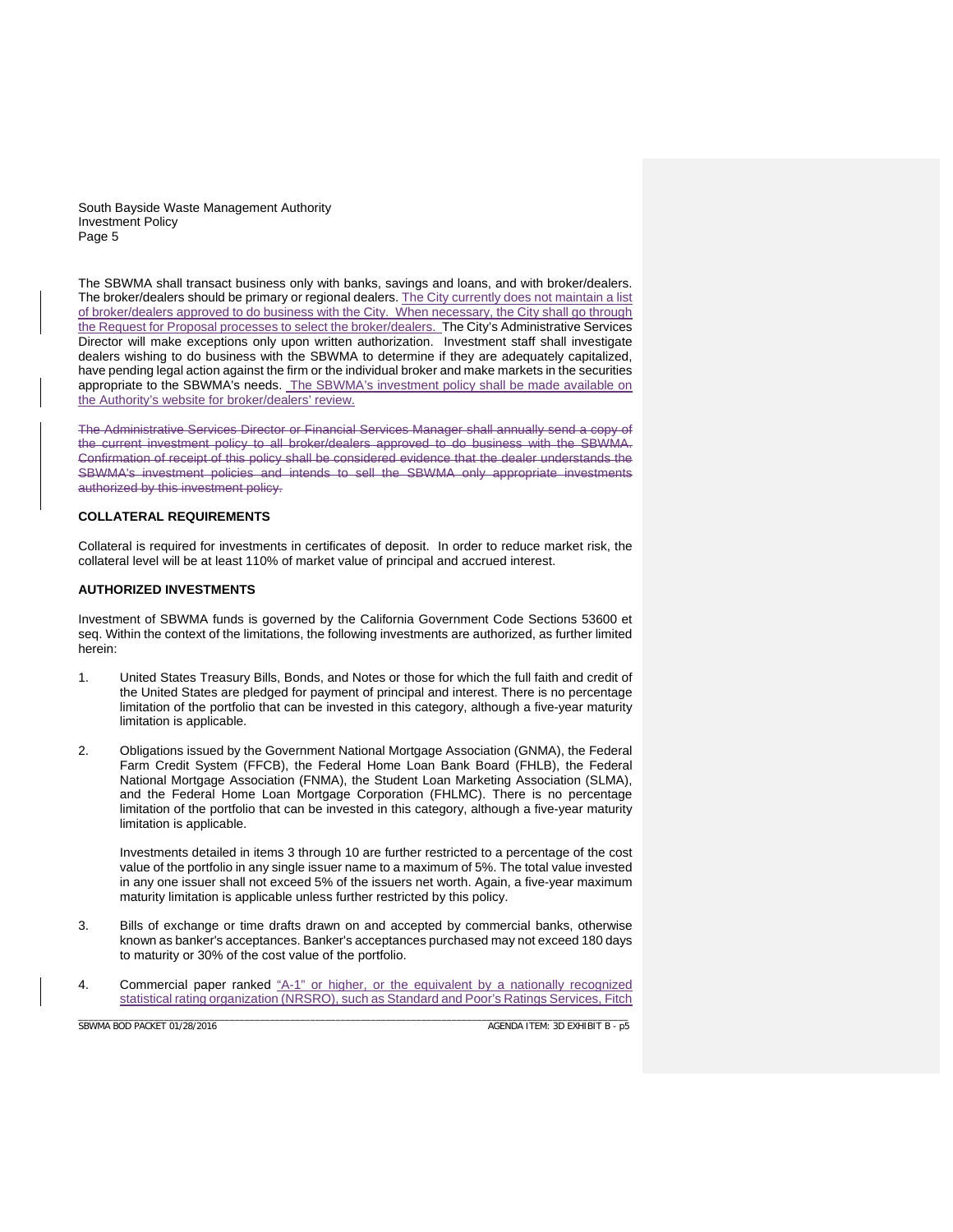> Ratings, Inc. or Moody's Investors Services, P1 by Moody's Investor Services or A1+ by Standard & Poor's, and issued by domestic corporations having assets in excess of \$500,000,000 and having an AA or better rating on its' long term debentures as provided by NRSROMoody's or Standard & Poor's. Purchases of eligible commercial paper may not exceed 270 days to maturity nor represent more than 5% of the outstanding paper of the issuing corporation. Purchases of commercial paper may not exceed 25% of the cost value of the portfolio.

- 5. Negotiable Certificates of Deposit issued by nationally or state chartered banks (FDIC insured institutions) or state or federal savings institutions. Purchases of negotiable certificates of deposit may not exceed 30% of total portfolio. A maturity limitation of five years is applicable.
- 6. Local Agency Investment Fund (LAIF) which is a State of California managed investment pool, and San Mateo County Investment pool, may be used up to the maximum permitted by California State Law. A review of the pool/fund is required when they are part of the list of authorized investments, with the knowledge that the pool/fund may include some investments allowed by statute but not explicitly identified in this investment policy.
- 7. Time deposits, non-negotiable and collateralized in accordance with the California Government Code, may be purchased through banks or savings and loan associations. Since time deposits are not liquid, no more than 25% of the investment portfolio may be invested in this investment type.
- 8. Medium Term Corporate Notes, with a maximum maturity of five years may be purchased. Securities eligible for investment shall be rated AA or better by Moody's or Standard & Poor's rating servicesan NRSRO. Purchase of medium term notes may not exceed 30% of the market value of the portfolio and no more than 5% of the market value of the portfolio may be invested in notes issued by one corporation. Commercial paper holdings should also be included when calculating the 15% limitation.
- 9. Ineligible investments are those that are not described herein, including but not limited to, common stocks and long term (over five years in maturity) notes and bonds are prohibited from use in this portfolio. It is noted that special circumstances arise that necessitate the purchase of securities beyond the five-year limitation. On such occasions, requests must be approved by Board of Directors prior to purchase.
- 10. Various daily money market funds administered for or by trustees, paying agents and custodian banks contracted by the SBWMA may be purchased as allowed under State of California Government Code. Only funds holding U.S. Treasury or Government agency obligations can be utilized.

The following summary of maximum percentage limits, by instrument, is established for the SBWMA's total pooled funds portfolio:

|                 |            |          | Minimum |            | Maximum       |  |
|-----------------|------------|----------|---------|------------|---------------|--|
| Authorized      | Government | Maximum  | Credit  | Maximum in | Investment    |  |
| Investment Type | Code       | Maturity | Oualitv | Portfolio  | in One Issuer |  |

SBWMA BOD PACKET 01/28/2016AGENDA ITEM: 3D EXHIBIT B - p6

\_\_\_\_\_\_\_\_\_\_\_\_\_\_\_\_\_\_\_\_\_\_\_\_\_\_\_\_\_\_\_\_\_\_\_\_\_\_\_\_\_\_\_\_\_\_\_\_\_\_\_\_\_\_\_\_\_\_\_\_\_\_\_\_\_\_\_\_\_\_\_\_\_\_\_\_\_\_\_\_\_\_\_\_\_\_\_\_\_\_\_\_\_\_\_\_\_\_\_\_\_\_\_\_\_\_\_\_\_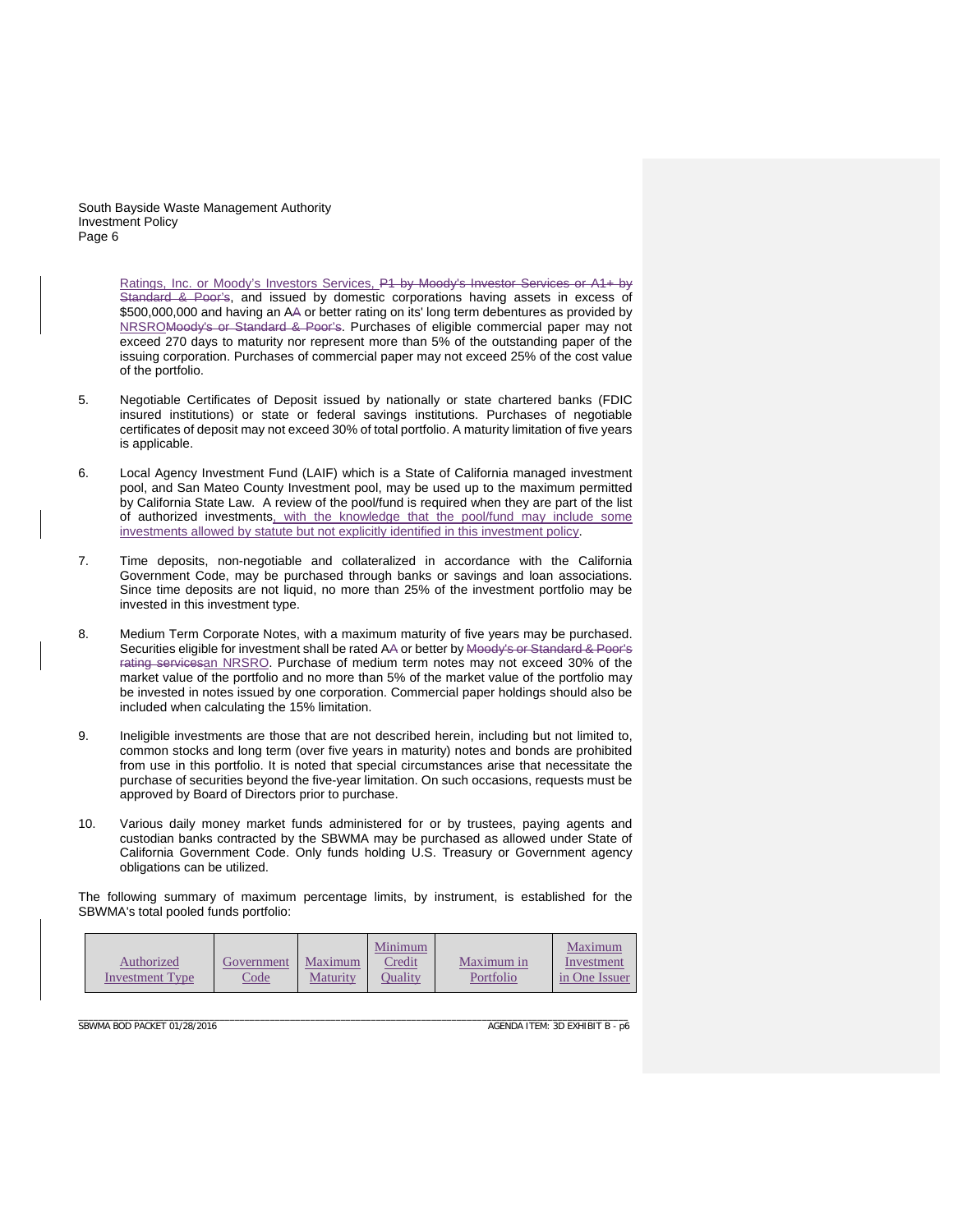| Local Agency<br><b>Investment Fund</b><br>(LAIF)                       | 16429.1  | Upon<br>Demand | N/A   | 50% to 70% of the<br>investment<br>portfolio, as<br>approved by the<br><b>SBWMA Board</b><br>but no more than<br>\$50 million<br>permitted by LAIF | N/A      |
|------------------------------------------------------------------------|----------|----------------|-------|----------------------------------------------------------------------------------------------------------------------------------------------------|----------|
| San Mateo County<br><b>Investment Pool</b>                             | 53684    | Upon<br>Demand | N/A   | 30% to 50% of the<br>investment<br>portfolio, as<br>approved by the<br><b>SBWMA Board</b>                                                          | N/A      |
| <b>Treasury Obligations</b><br>(bills, notes & bonds)                  | 53601(b) | 5 Years        | N/A   | 100%                                                                                                                                               | N/A      |
| <b>US</b> Government<br>Agency and Federal<br><b>Agency Securities</b> | 53601(f) | 5 Years        | N/A   | 100%                                                                                                                                               | N/A      |
| <b>Bankers Acceptances</b>                                             | 53601(g) | 180 Days       | N/A   | 30%                                                                                                                                                | (A), (B) |
| <b>Commercial Paper</b>                                                | 53601(h) | 270 Days       | $A-1$ | 25%                                                                                                                                                | (A), (B) |
| Negotiable<br>Certificates of<br>Deposit                               | 53601(i) | 5 Years        | N/A   | 30%                                                                                                                                                | (A), (B) |
| Time Certificates of<br>Deposit – Banks or<br>Savings and Loans        | 53601.8  | 5 Years        | N/A   | 25%                                                                                                                                                | (A), (B) |
| <b>Medium Term</b><br><b>Corporate Notes</b>                           | 53601(k) | 5 Years        | A     | 30%                                                                                                                                                | (A), (B) |

|                                            |                    | Minimum |                  | <b>Maximum</b>       |
|--------------------------------------------|--------------------|---------|------------------|----------------------|
|                                            | Maximum            | Credit  | Maximum in       | Investment in        |
| Authorized Investment Type                 | Maturity           | Quality | Portfolio        | One Issuer           |
|                                            |                    |         | \$40 million per |                      |
| <b>Local Agency Investment Fund (LAIF)</b> | <b>Upon Demand</b> | N/A     | account          | N/A                  |
|                                            |                    |         | \$40 million per |                      |
| San Mateo County Investment Pool           | <b>Upon Demand</b> | N/A     | account          | N/A                  |
| <b>Treasury Bills</b>                      | 5 Years            | N/A     | 100%             | A/A                  |
| US Government Agency and Federal           |                    |         |                  |                      |
| <b>Agency Securities</b>                   | 5 Years            | N/A     | 100%             | N/A                  |
| <b>Bankers Acceptances</b>                 | 180 Days           | N/A     | 30%              | (B                   |
| <b>Commercial Paper</b>                    | 270 Days           | AA      | 25%              | <b>(B)</b><br>(A).   |
| <b>Negotiable Certificates of Deposit</b>  | 5-Years            | A/A     | 30%              | (B)<br>(A),          |
| Time Certificates of Deposit - Banks or    |                    |         |                  |                      |
| Savings and Loans                          | 5 Years            | A/A     | 25%              | (B)<br><del>w.</del> |
| <b>Medium Term Corporate Notes</b>         | 5 Years            | AA      | 30%              | (B<br>$\mathbf{t}$   |

(A) 5% of outstanding paper of issuing corporation

(B) 5% of the portfolio in one corporation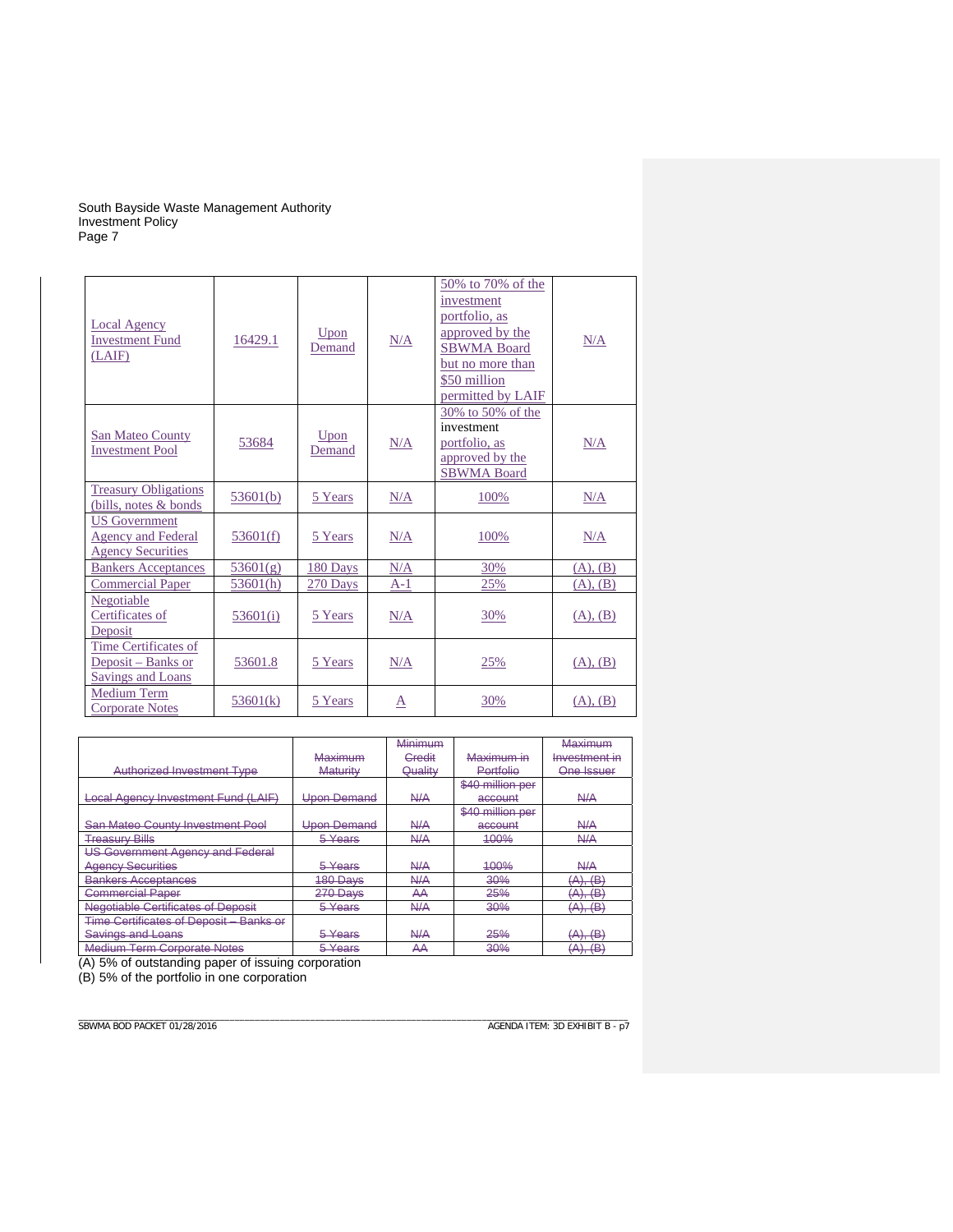## **DERIVATIVE INVESTMENTS**

Derivatives are investments whose value is "derived" from a benchmark or index. That benchmark can be almost any financial measure from interest rates to commodity and stock prices. The use of derivatives is prohibited under this policy.

## **LEGISLATIVE CHANGES**

Any State of California legislative action that further restricts allowable maturities, investment type, or percentage allocations will be incorporated into the South Bayside Waste Management Authority's Investment Policy and supersede any and all previous applicable language.

### **INTEREST EARNINGS**

All moneys earned and collected from investments authorized in this policy shall be allocated quarterly to various fund accounts based on the cash balance in each fund at quarter end as a percentage of the entire pooled portfolio.

# **LIMITING MARKET VALUE EROSION**

The longer the maturity of securities, the greater their market price volatility. Therefore, it is the general policy of the SBWMA to limit the potential effects from erosion in market values by adhering to the following guidelines:

All immediate and anticipated liquidity requirements will be addressed prior to purchasing all investments.

Maturity dates for long-term investments will coincide with significant cash flow requirements where possible, to assist with short term cash requirements at maturity.

All long-term securities will be purchased with the intent to hold all investments to maturity under then prevailing economic conditions. However, economic or market conditions may change, making it in the SBWMA's best interest to sell or trade a security prior to maturity.

# **PORTFOLIO MANAGEMENT ACTIVITY**

The investment program shall seek to augment returns consistent with the intent of this policy, identified risk limitations and prudent investment principals. These objectives will be achieved by use of the following strategies:

Active Portfolio Management. Through active fund and cash flow management, taking advantage of current economic and interest rate trends, the portfolio yield may be enhanced with limited and measurable increases in risk by extending the weighted maturity of the total portfolio.

Portfolio Maturity Management. When structuring the maturity composition of the portfolio, the SBWMA shall evaluate current and expected interest rate yields and necessary cash flow requirements. It is recognized that in normal market conditions longer maturities produce higher yields. However, the securities with longer maturities also experience greater price fluctuations when the level of interest rates change.

\_\_\_\_\_\_\_\_\_\_\_\_\_\_\_\_\_\_\_\_\_\_\_\_\_\_\_\_\_\_\_\_\_\_\_\_\_\_\_\_\_\_\_\_\_\_\_\_\_\_\_\_\_\_\_\_\_\_\_\_\_\_\_\_\_\_\_\_\_\_\_\_\_\_\_\_\_\_\_\_\_\_\_\_\_\_\_\_\_\_\_\_\_\_\_\_\_\_\_\_\_\_\_\_\_\_\_\_\_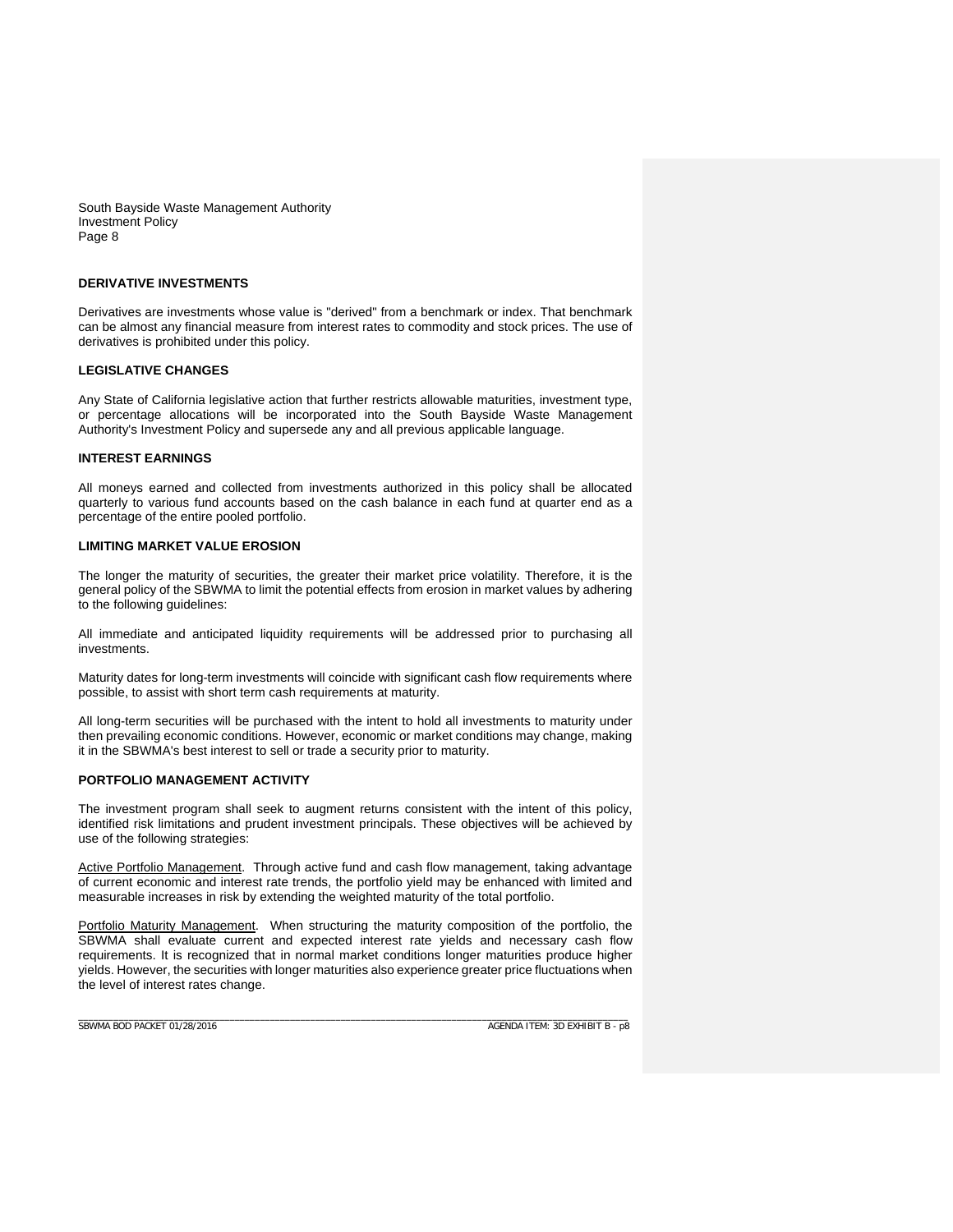Security Swaps. The SBWMA may take advantage of security swap opportunities to improve the overall portfolio yield. A swap, which improves the portfolio yield, may be selected even if the transactions result in an accounting loss. Documentation for swaps will be included in the SBWMA permanent investment file documents.

Competitive Bidding. It is the policy of the SBWMA to require competitive bidding for investment transactions that are not classified as "new issue" securities. For the purchase of non-"new issue" securities and the sale of all securities at least three bidders must be contacted. Competitive bidding for security swaps is also suggested, however, it is understood that certain time constraints and broker portfolio limitations exist which would not accommodate the competitive bidding process. If a time or portfolio constraining condition exists, the pricing of the swap should be verified to current market conditions and documented for auditing purposes.

# **POLICY REVIEW**

The South Bayside Waste Management Authority's investment policy shall be adopted by resolution of the Board on an annual basis. This investment policy shall be reviewed at least annually to ensure its consistency with the overall objectives of preservation of principal, liquidity and yield, and its relevance to current law and financial and economic trends. Any amendments to the policy shall be forwarded to Board for approval.

\_\_\_\_\_\_\_\_\_\_\_\_\_\_\_\_\_\_\_\_\_\_\_\_\_\_\_\_\_\_\_\_\_\_\_\_\_\_\_\_\_\_\_\_\_\_\_\_\_\_\_\_\_\_\_\_\_\_\_\_\_\_\_\_\_\_\_\_\_\_\_\_\_\_\_\_\_\_\_\_\_\_\_\_\_\_\_\_\_\_\_\_\_\_\_\_\_\_\_\_\_\_\_\_\_\_\_\_\_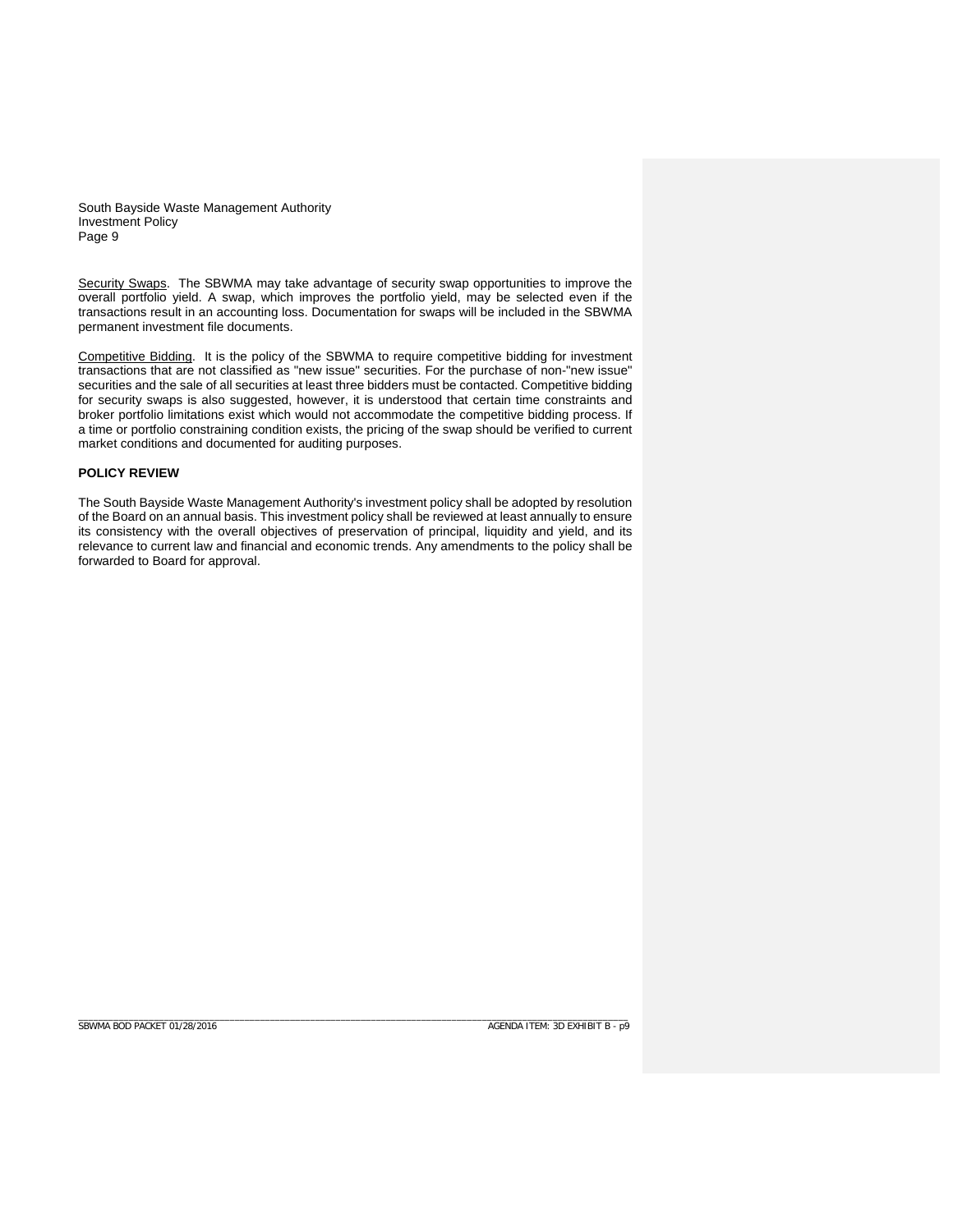### **Glossary of Terms**

Accrued Interest- Interest earned but not yet received.

Active Deposits- Funds which are immediately required for disbursement.

Amortization- An accounting practice of gradually decreasing (increasing) an asset's book value by spreading its depreciation (accretion) over a period of time.

Annual Financial Report - The official annual financial report for the SBWMA. It includes five combined statements and basic financial statements for each individual fund and account group prepared in conformity with Generally Accepted Accounting Principles (GAAP). Asked Price- The price a broker dealer offers to sell securities.

Basis Point- One basis point is one hundredth of one percent (.01).

Bid Price- The price a broker dealer offers to purchase securities.

Bond- A financial obligation for which the issuer promises to pay the bondholder a specified stream of future cash flows, including periodic interest payments and a principal repayment.

Bond Swap – Selling one bond issue and buying another at the same time in order to create an advantage for the investor. Some benefits of swapping may include tax-deductible losses, increased yields, and an improved quality portfolio.

Book Entry Securities – Securities, such stocks held in "street name," that are recorded in a customer's account, but are not accompanied by a certificate. The trend is toward a certificate-free society in order to cut down on paperwork and to diminish investors' concerns about the certificates themselves. All the large New York City banks, including those that handle the bulk of the transactions of the major government securities dealers, now clear most of their transactions with each other and with the Federal Reserve through the use of automated telecommunications and the "book-entry" custody system maintained by the Federal Reserve Bank of New York. These banks have deposited with the Federal Reserve Bank a major portion of their government and agency securities holdings, including securities held for the accounts of their customers or in a fiduciary capacity. Virtually all transfers for the account of the banks, as well as for the government securities dealers who are their clients, are now effected solely by bookkeeping entries. The system reduces the costs and risks of physical handling and speeds the completion of transactions.

Bearer and Registered Bonds - In the past, bearer and registered bonds were issued in paper form. Those still outstanding may be exchanged at any Federal Reserve Bank or branch for an equal amount of any authorized denomination of the same issue. Outstanding bearer bonds are interchangeable with registered bonds and bonds in "book-entry" form. That is, the latter exist as computer entries only and no paper securities are issued. New bearer and registered bonds are no longer being issued. Since August 1986, the Treasury's new issues of marketable notes and bonds are available in book-entry form only. All Treasury bills and more than 90% of all other marketable securities are now in book-entry form. Book-entry obligations are transferable only pursuant to regulations prescribed by the Secretary of the Treasury.

\_\_\_\_\_\_\_\_\_\_\_\_\_\_\_\_\_\_\_\_\_\_\_\_\_\_\_\_\_\_\_\_\_\_\_\_\_\_\_\_\_\_\_\_\_\_\_\_\_\_\_\_\_\_\_\_\_\_\_\_\_\_\_\_\_\_\_\_\_\_\_\_\_\_\_\_\_\_\_\_\_\_\_\_\_\_\_\_\_\_\_\_\_\_\_\_\_\_\_\_\_\_\_\_\_\_\_\_\_ Book Value- The value at which a debt security is shown on the holder's balance sheet. Book value is acquisition cost less amortization of premium or accretion of discount.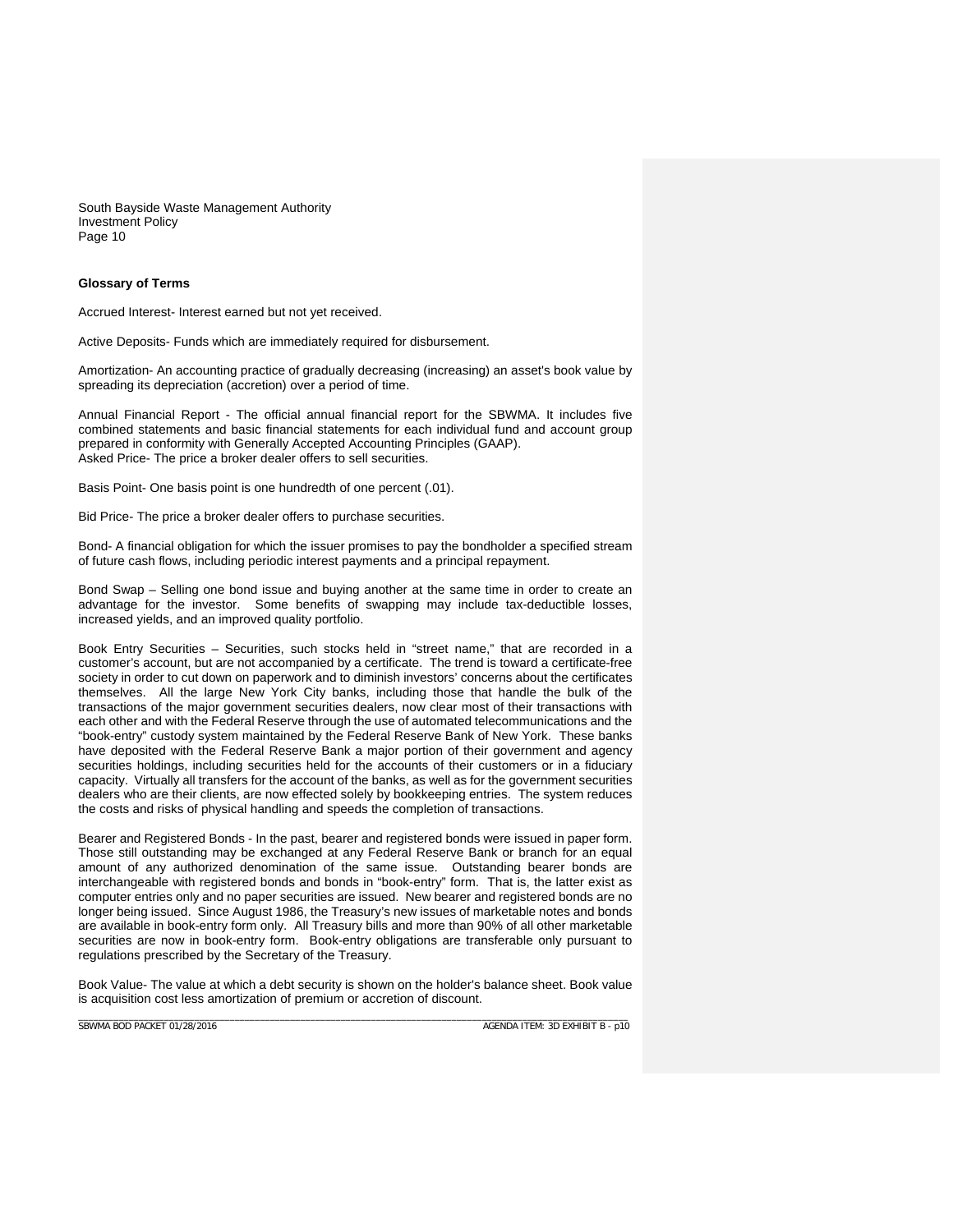Broker – In securities, the intermediary between a buyer and a seller of securities. The broker, who usually charges a commission, must be registered with the exchange in which he or she is trading, accounting for the name registered representative.

Certificate of Deposit- A deposit insured up to \$100,000250,000 by the FDIC at a set rate for a specified period of time.

Collateral- Securities, evidence of deposit or pledges to secure repayment of a loan. Also refers to securities pledged by a bank to secure deposit of public moneys.

Constant Maturity Treasury (CMT) - An average yield of a specific Treasury maturity sector for a specific time frame. This is a market index for reference of past direction of interest rates for the given Treasury maturity range.

Coupon- The annual rate of interest that a bond's issuer promises to pay the bondholder on the bond's face value.

Credit Analysis- A critical review and appraisal of the economic and financial conditions or of the ability to meet debt obligations.

Current Yield- The interest paid on an investment expressed as a percentage of the current price of the security.

Custody- A banking service that provides safekeeping for the individual securities in a customer's investment portfolio under a written agreement which also calls for the bank to collect and pay out income, to buy, sell, receive and deliver securities when ordered to do so by the principal.

Delivery vs. Payment (DVP) - Delivery of securities with a simultaneous exchange of money for the securities.

Discount- The difference between the cost of a security and its value at maturity when quoted at lower than face value.

Diversification- Dividing investment funds among a variety of securities offering independent returns and risk profiles.

Duration- The weighted average maturity of a bond's cash flow stream, where the present value of the cash flows serve as the weights; the future point in time at which on average, an investor has received exactly half of the original investment, in present value terms; a bond's zero-coupon equivalent; the fulcrum of a bond's present value cash flow time line.

Fannie Mae- Trade name for the Federal National Mortgage Association (FNMA), a U.S. sponsored corporation.

Federal Reserve System- The central bank of the U.S. that consists of a seven member Board of Governors, 12 regional banks and 5,700 commercial banks that are members.

Federal Deposit Insurance Corporation (FDIC) - Insurance provided to customers of a subscribing bank that guarantees deposits to a set limit (currently \$100,000250,000) per account.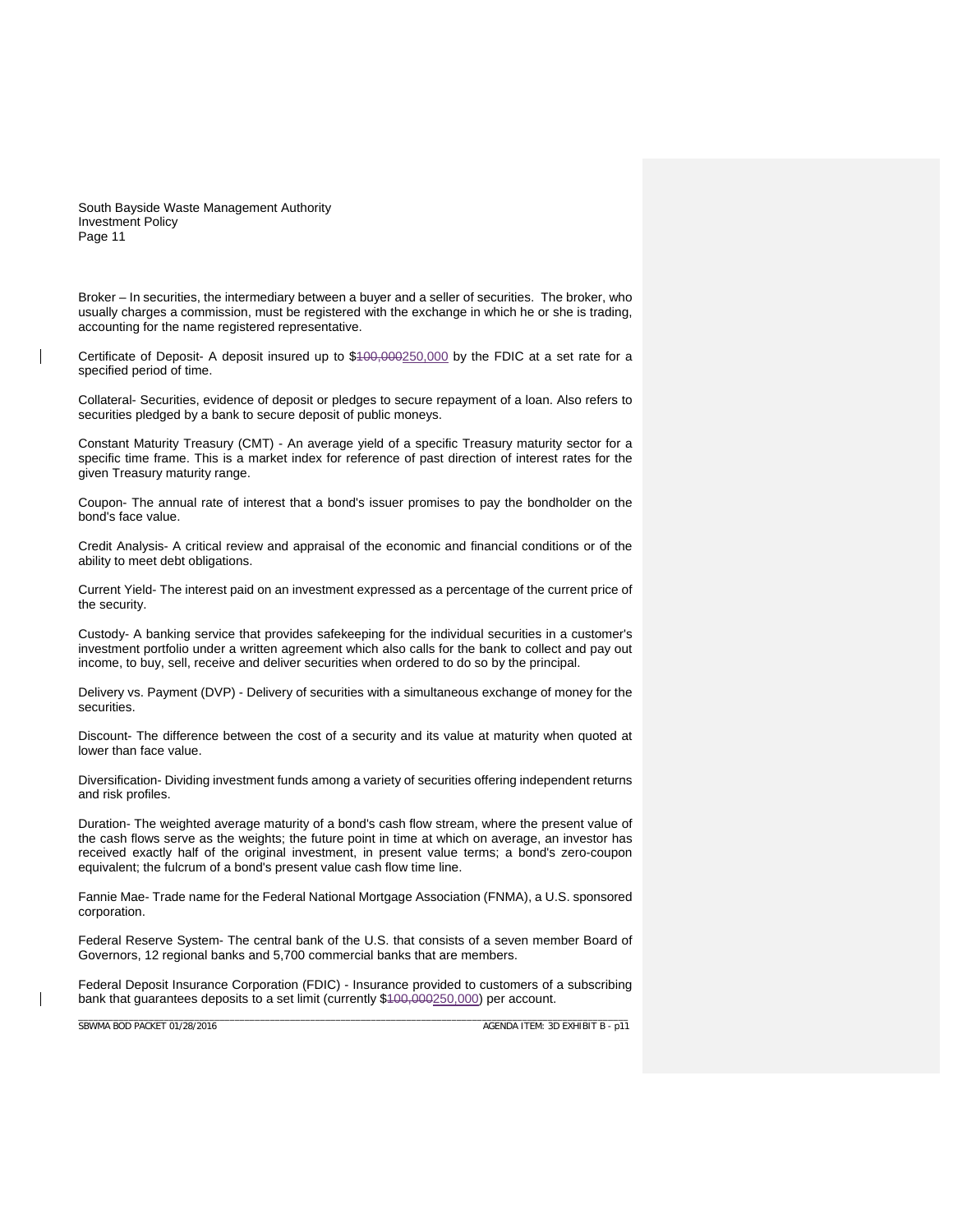Fed Wire- A wire transmission service established by the Federal Reserve Bank to facilitate the transfer of funds through debits and credits of funds between participants within the Fed system.

Freddie Mac- Trade name for the Federal Home Loan Mortgage Corporation (FHLMC), a U.S. sponsored corporation.

Ginnie Mae- Trade name for the Government National Mortgage Association (GNMA), a direct obligation bearing the full faith and credit of the U.S. Government.

Inactive Deposits- Funds not immediately needed for disbursement.

Interest Rate- The annual yield earned on an investment, expressed as a percentage. Investment Agreements- An agreement with a financial institution to borrow public funds subject to certain negotiated terms and conditions concerning collateral, liquidity and interest rates.

Liquidity- Refers to the ability to rapidly convert an investment into cash.

Market Value- The price at which a security is trading and could presumably be purchased or sold.

Maturity- The date upon which the principal or stated value of an investment becomes due and payable.

Nationally Recognized Statistical Rating Organizations (NRSRO): A U.S. Securities & Exchange Commission registered agency that assesses the creditworthiness of an entity or specific security. NRSRO typically refers to Standard and Poor's Ratings Services, Fitch Ratings, Inc. or Moody's Investors Services.

New Issue- Term used when a security is originally "brought" to market.

Perfected Delivery- Refers to an investment where the actual security or collateral is held by an independent third party representing the purchasing entity.

Portfolio- Collection of securities held by an investor.

Primary Dealer- A group of government securities dealers that submit daily reports of market activity and security positions held to the Federal Reserve Bank of New York and are subject to its informal oversight.

Purchase Date- The date in which a security is purchased for settlement on that or a later date.

Rate of Return- The yield obtainable on a security based on its purchase price or its current market price. This may be the amortized yield to maturity on a bond or the current income return.

Repurchase Agreement (REPO) - A transaction where the seller (bank) agrees to buy back from the buyer (SBWMA) the securities at an agreed upon price after a stated period of time.

Reverse Repurchase Agreement (REVERSE REPO) - A transaction where the seller (SBWMA) agrees to buy back from the buyer (bank) the securities at an agreed upon price after a stated period of time.